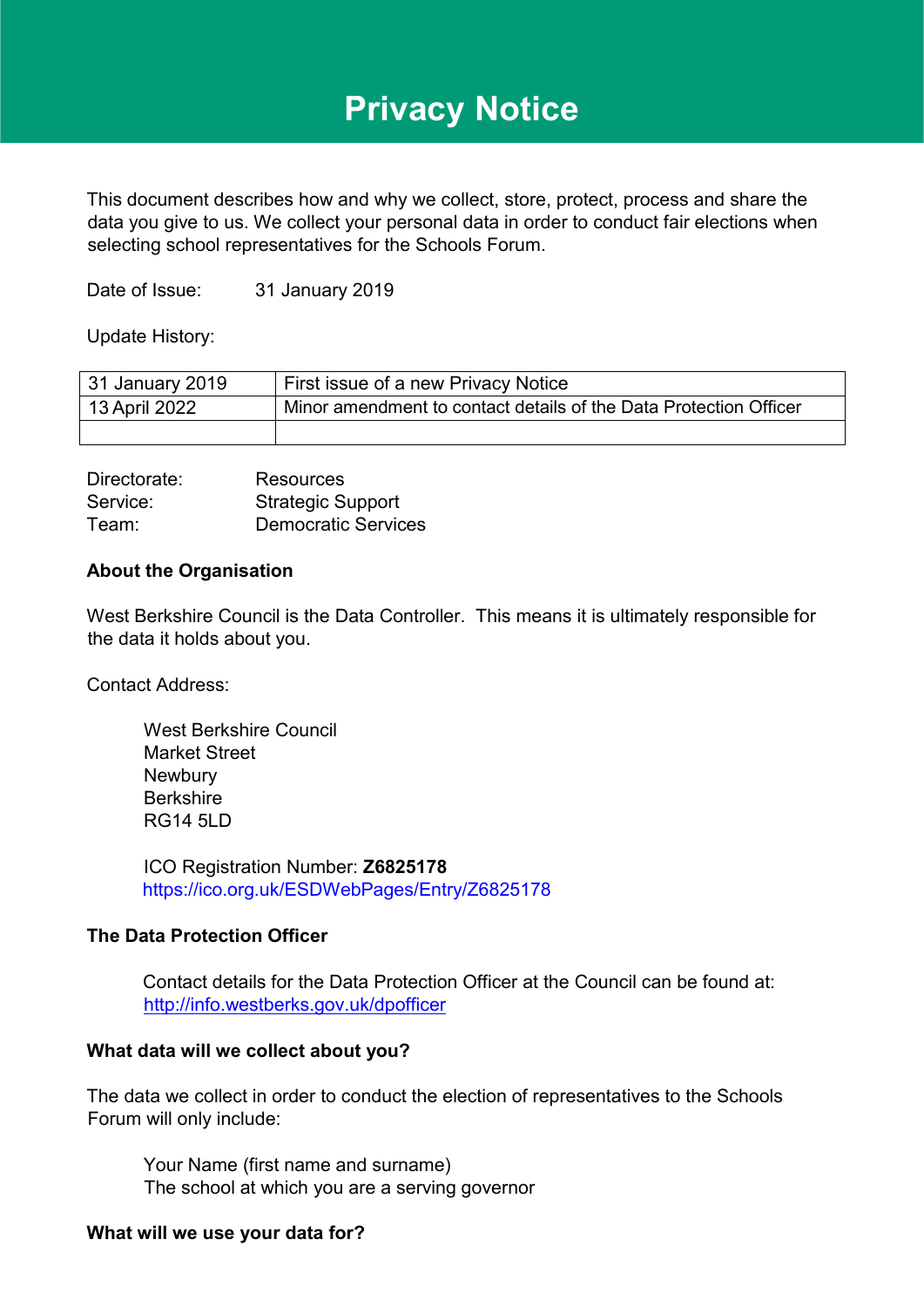We use this date solely for the purposes of validation (making sure that each submission is valid) of each vote we receive. We need to ensure that those participating in the elections are serving governors at schools in our areas.

## **Who will see your data?**

Your data will only be seen by the administrators of the election (council employees within Strategic Support) and officers within the Governor Services team in the Education Service. The information is cross-checked against existing information held by the Council to confirm eligibility to vote.

## **Why are we doing this?**

Clearly, participating in elections for schools representatives to the Schools Forum is optional, so you are not forced under any circumstances to vote. However doing so requires providing personally identifying data (your name and workplace) in order that the elections are held fairly.

The elections themselves are legally required to be held in order to select representatives, as described in Regulation 5 of The Schools Forums (England) Regulations 2012.

As the Council has been allocated responsibility for running these elections, the processing that is being carried out is due to a legal obligation to which West Berkshire Council is subject (GDPR article 6(c)).

It is also in the interests of the Council as a Public Authority (and the Local Education Authority) to conduct the elections in a fair and consistent way (GDPR article 6(e)).

There's more on your rights below (see "Your Rights").

## **How long will your data will be kept?**

Your data will not be kept any longer than necessary. The data collected as part of the electoral process is securely destroyed after the elections have concluded.

## **How is your data stored and processed?**

Your data will be held on a third party website (SurveyMonkey) which is being used to conduct the elections. The Council are satisfied that this offers suitable security for personal data. Where data is transferred from SurveyMonkey, it will be kept on the Council's secure network and protected using up-to-date technical and organisational security measures.

## **Transfer overseas**